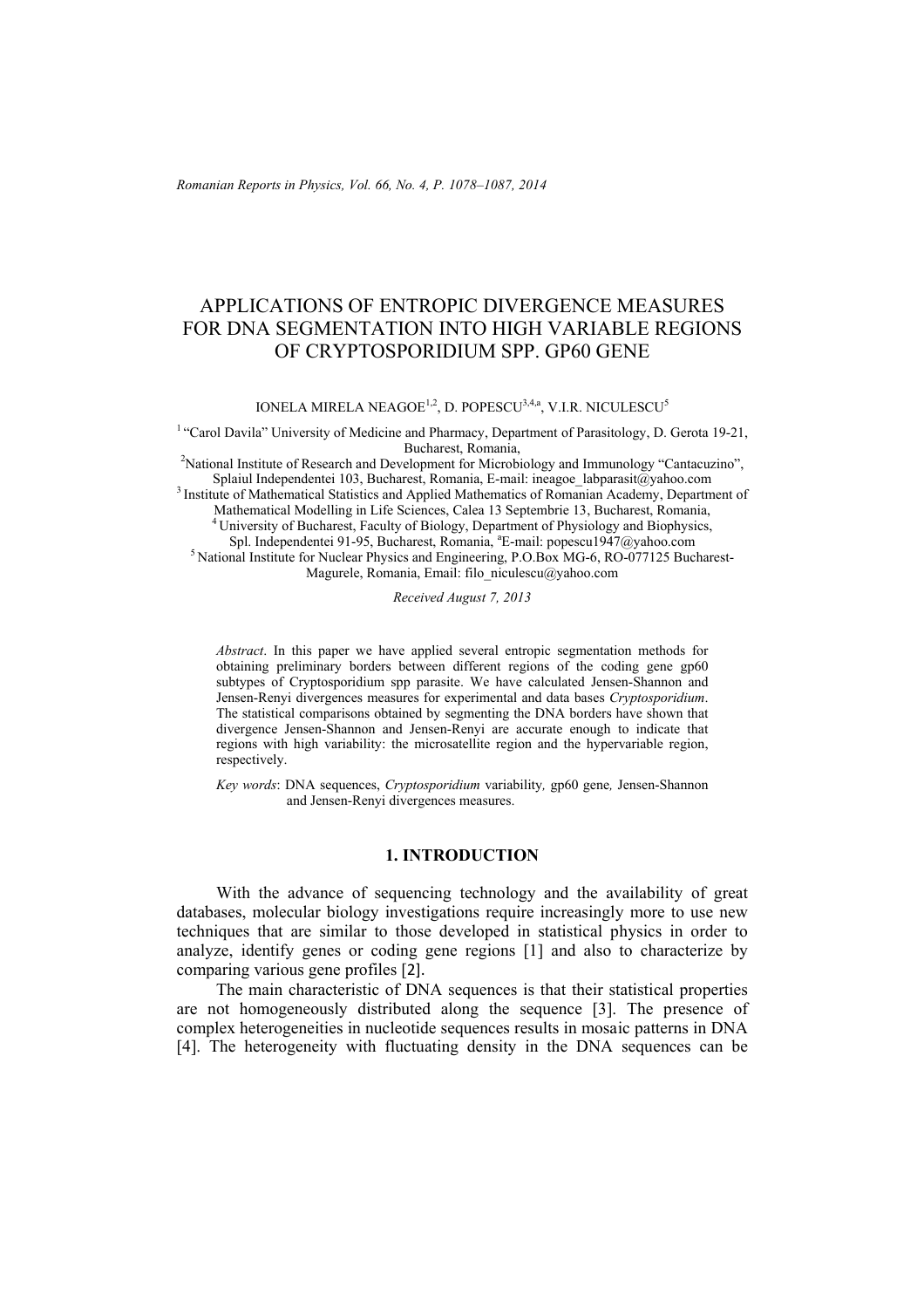observed mainly in poor or rich G+C regions, A-T strand asymmetry, the origin or terminus replication, regions of periodicity at 3 nucleotides [3, 5]. Periodical sequences are found also in the polymorphic regions as simple sequence repeats or microsatellites and minisatellites sequences [6].

The information entropy measures are very useful for identifying homogenous regions and evaluating the gene complexity [1]. Computational approach as segmentation analysis is a powerful way of examining the large-scale organization of DNA sequence [4]. The most commonly used procedure is based on maximization of the Jensen-Shannon divergence through which a given heterogeneous DNA sequence is recursively separated into compositionally homogeneous subsequences called domains (or patches). This segmentation method was proposed mainly to find the borders between coding and non-coding homogenous DNA regions but also to detect the heterogenic domains (periodicity of three-pattern, G+C regions) [3, 5, 7]. A more accurate segmentation method was introduced by Nicorici and it was based on measuring of Jensen-Renyi divergence in both DNA strands [1].

In this study we analyzed the recursive entropic segmentation for DNA sequences of several coding gp60 gene variants [12 unpublished data, 13, 15] from the genome of two different species of a protozoan parasite *Cryptosporidium hominis* and *Cyptosporidium parvum*. In order to perform a comparison between known coding variable regions and predicted borders we used for partition of DNA sequences the segmentation methods proposed by Bernaola-Galvan *et al.* [7], W. Li [3, 5] and Nicorici [1].

# **2. STATISTICAL PARAMETERS USED**

We were defined two probability distributions:

$$
P = \{p_1, p_2, \dots, p_N\} \text{ and } Q = \{q_1, q_2, \dots, q_N\}
$$
  

$$
\sum_{i=1}^{N} p_i = 1, \quad \sum_{i=1}^{N} q_i = 1, \quad 0 \le p_i, q_i \le 1, i = 1, 2, \dots N.
$$

1. The informational entropy of source S1 (entropy of distribution *P*) is defined as [8]:

$$
H[Y] = -\sum_{i=1}^{N} p_i \log_2 p_i.
$$
 (1)

2. The Renyi entropy is a mathematical generalization of Shannon entropy, and is defined [10]:

$$
R_{\alpha}(Y) = \frac{1}{1-\alpha} \log_2 \sum_{i=1}^{N} p_i^{\alpha}, \qquad (2)
$$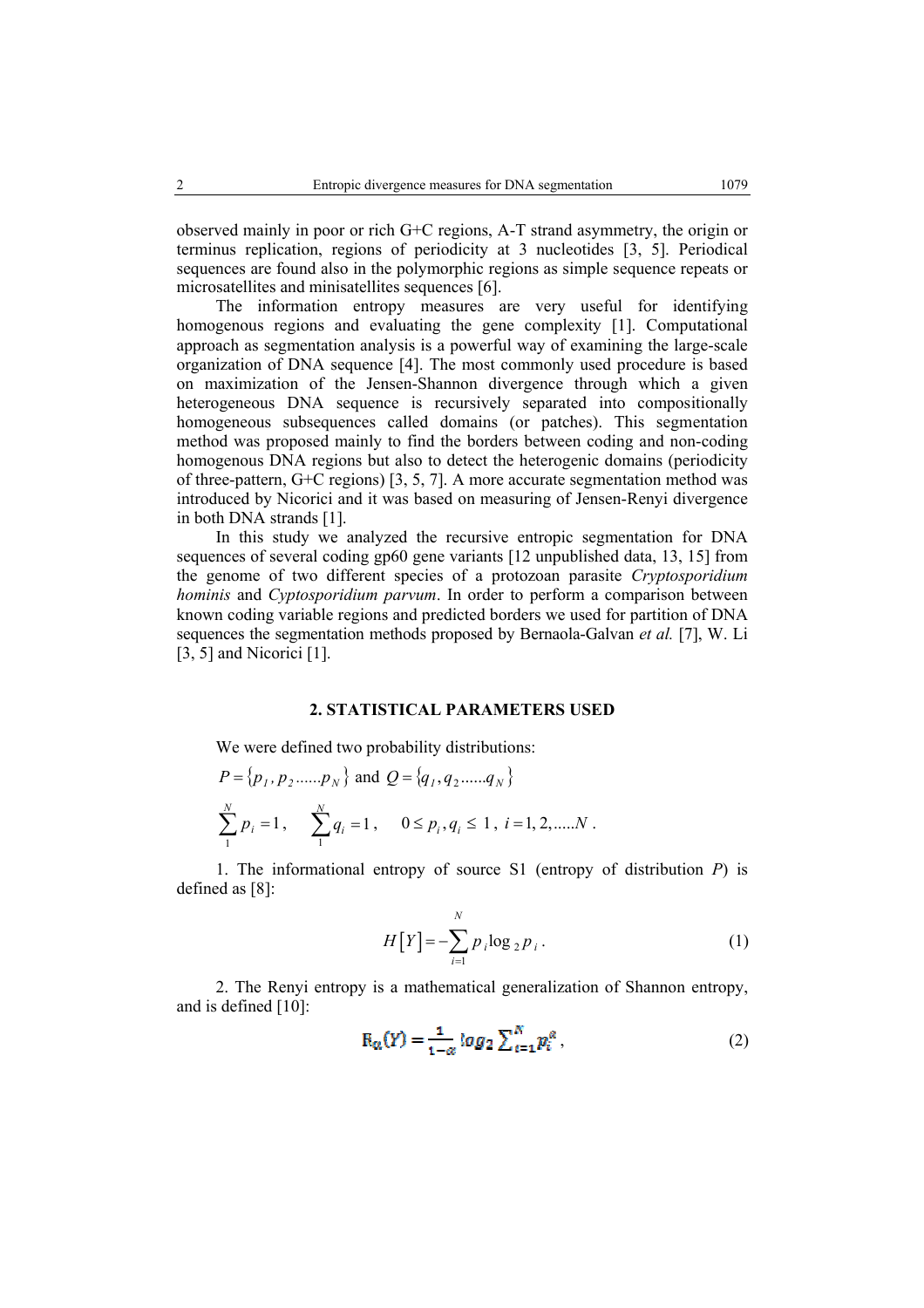where  $\alpha \in (0,1)$ . The Renyi entropy  $R_{\alpha}(Y)$  tends to Shannon entropy  $S(Y)$  as  $\alpha \rightarrow 1$ and  $R_{\alpha}(Y) \ge S(Y)$ . It attains a maximum uncertainty when  $\alpha = 0$ , in contrast to Shannon entropy which attains a minimum uncertainty when  $\alpha$  decreases [11].

3. The Jensen-Shannon divergence is defined as [9]:

$$
D_{JS}(p^{(1)}, p^{(2)},..., p^{(M)}) \equiv H\left(\sum_{j=1}^{M} \pi^{(j)} p^{(j)}\right) - \sum_{j=1}^{M} \pi^{(j)} H\left(p^{(j)}\right),\tag{3}
$$

where  $p^{(j)} = (p_1^{(j)}, p_2^{(j)}, \ldots, p_N^{(j)})$  are probability distributions satisfying the constraints  $\sum_{i=1}^{N} p_i^{(j)} = 1$  and  $0 \le p^{(j)} \le 1$  for  $i = 1, 2, ..., N$  and  $j = 1, 2, ..., M$ .

The Jensen-Shannon divergence is a measure that can quantify the distance between two or M probability distributions. The compared distributions can be weighted by assigning some weights vectors  $\pi^{(1)}$ ,  $\pi^{(2)}$ ,...,  $\pi^{(M)}$  which satisfy the usual constraints  $\sum_{i=1}^{M} \pi^{(j)} = 1$  and  $0 \le \pi^{(j)} \le 1$ . In this way, it can take into account the subsequences with different length from which the probability distributions are computed [9].

4. The Jensen-Renyi divergence is defined as [11]:

$$
D_{fR}(p^{(1)},p^{(2)},...,p^{(M)}) \equiv R_{ii} \left( \sum_{j=1}^{M} \pi^{(j)} p^{(j)} \right) - \sum_{j=1}^{M} \pi^{(j)} R_{ii} (p^{(j)}) \tag{4}
$$

where  $p^{(j)} = (p_1^{(j)}, p_1^{(j)}, \ldots, p_N^{(j)})$  are probability distributions satisfying the constraints  $\sum_{i=1}^{N} p_i^{(j)} = 1$  and  $0 \le p^{(j)} \le 1$  for  $i = 1, 2, ..., N$  and  $j = 1, 2, ..., M$ .

The Jensen-Renyi divergence is used as measure for determining the similarity between two or *M* probability distributions with some assigned weights  $\pi^{(1)}, \pi^{(2)}, \ldots, \pi^{(M)}$  which satisfy the usual constraints  $\sum_{i=1}^{M} \pi^{(i)} = 1$  and  $0 \le \pi^{(i)} \le 1$ .

## **3. THE DATA SET**

All allelic sets of the coding gp60 gene (which encodes glycoprotein of 60kDa involved in host enterocytes stage invasion by the parasite) investigated in this study containing two highly variable regions: microsatellite region (which consists in a variable number of nucleotide triplets repetitions) and hypervariable region that print allelic subtype [13, 15]. In addition, it has been postulated that the high polymorphism of gp60 gene might be caused to selective pressure exerted by the immune system of the host [14].

All *Cryptosporidium* genetic subtypes tested as models of probability distributions in this study were downloaded from http://www.ncbi.nlm.nih.gov:

1. Reference 1 DNA sequence (GenBank: EU052234) with 903bp belongs to *Cryptosporidium hominis,* and its complete subgenotype name is IaA13R7 [16].

2. Reference 2 DNA sequence (GenBank: HQ005735) with 803bp belongs to *Cryptosporidium parvum,* and complete subgenotype name is IIaA17G1R1 [17].

3. Sample DNA sequence (was deposited in GenBank and the accession number will be communicated us after a month) with 711bp; it was isolated from a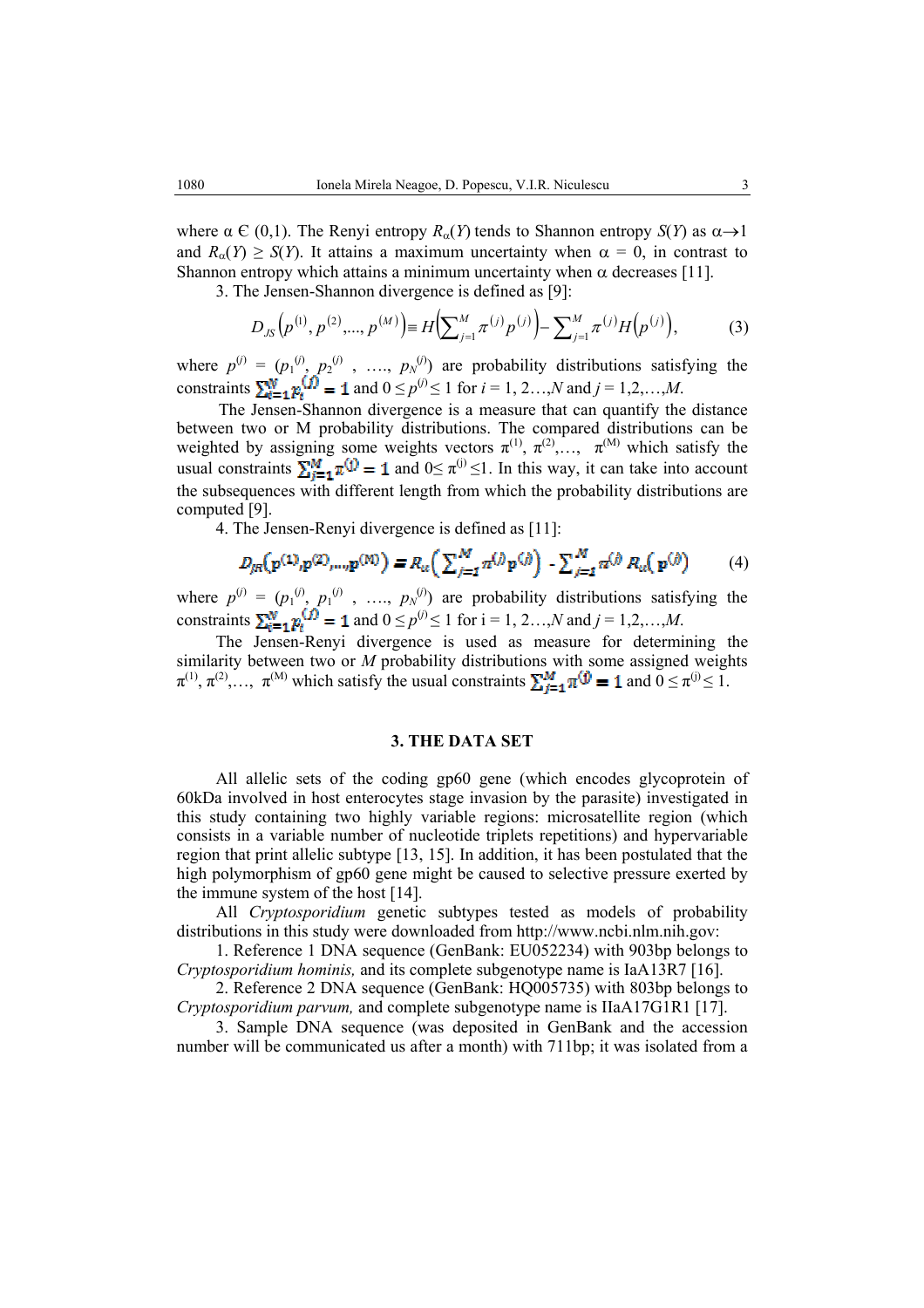HIV positive patient infected with *Cryptosporidium hominis* [12], belongs to allele family *Ib* and its complete subgenotype name is IbA10G2.

# **4. DETECTION BORDERS BETWEEN DIFFERENT CODING VARIABLE DNA REGIONS**

DNA partition was achieved by applying a segmentation algorithm based on the movement of a sliding pointer along the sequence at the border of each partition the pointer cut in two subsequences. The Jensen-Shannon divergence and Jensen-Renyi divergence measures [1, 3, 5, 7] were computed for each cutting point *i* (where  $i = 3,...N-2$  and  $N =$  the sum of nucleotides  $\{A, C, G, T\}$  in the selected sequence) between two neighboring polymorphic regions.

The Jensen-Shannon divergence type for DNA segmentation is defined as follows [1, 5, 7]:

$$
D_{JS} = max_i [H - \frac{i}{N} H_L - \frac{N-i}{N} H_R],
$$
 (5)

where  $H$ ,  $H_L$ ,  $H_R$  are Shannon entropy of the whole, left and right subsequence.

The Jensen-Renyi divergence type for DNA segmentation introduced by Yun He [11] is:

$$
D_{IR} = max_i \left[ R_{\alpha} - \frac{i}{N} R_{\alpha L} - \frac{N-i}{N} R_{\alpha R} \right],
$$
 (6)

where:  $R_{\alpha}$ ,  $R_{\alpha}$ ,  $R_{\alpha}$  are Renyi entropy of the whole, left and right subsequence, and  $\alpha \in (0,1)$ .

# **5. RESULTS AND DISCUSSIONS**

1. The subsequences obtained by partition of sample DNA sequence (length 711bp) with allele family Ib (subgenotype IbA10G2), are indicated in Fig. 1 and Table 1. The cuts for  $i = 28$  are the distance from left border = 28bp and distance from right border =  $683bp$ ; for  $i = 64$ , the distance from left border =  $64bp$  and distance from right border  $= 647bp$ .

|                   |                                               | -64                                         |
|-------------------|-----------------------------------------------|---------------------------------------------|
|                   | left region $(1+2)$                           | right region $3 = 647$ pb                   |
| 28<br>nucleotides | <b>MICROSATELLITE</b><br>REGION (10TCA, 2TCG) | <b>HYPERVARIARI.E</b><br><b>REGION</b> (Ib) |
| left region 1     |                                               | right region $(2+3) = 683pb$                |
|                   |                                               |                                             |

Fig. 1 – Cuts obtained for two different partition points in the structure of subgenotype IbA10G2.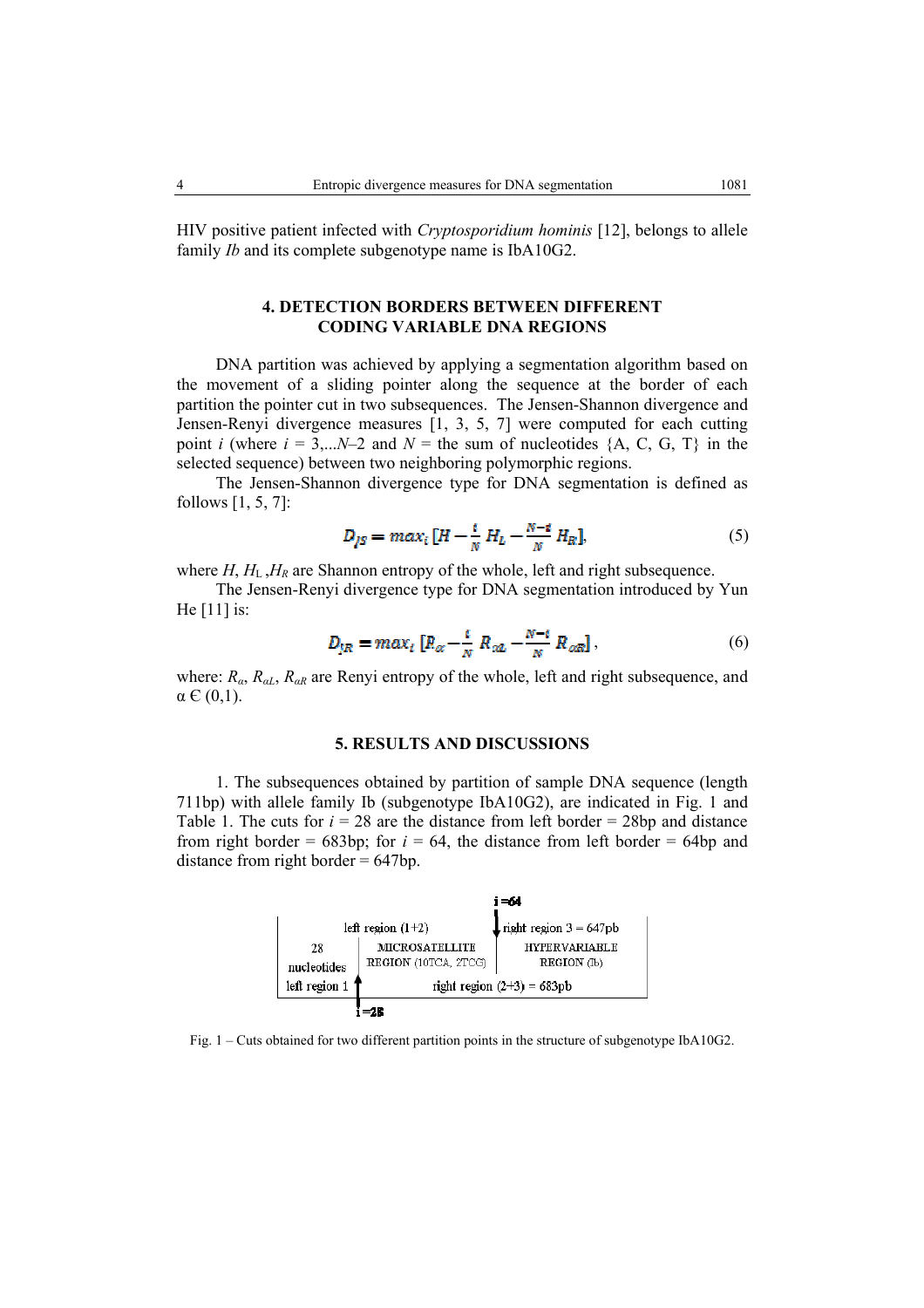### *Table 1*

The number of each nucleotide type in whole sequence of subgenotype IbA10G2, left and right subsequence for different *i*

| IbA10G2 subgenotype         | A   | €   | G   | т   |
|-----------------------------|-----|-----|-----|-----|
| <b>Whole DNA sequence</b>   | 237 | 154 | 168 | 152 |
| Left region 1, $i=28$       |     |     |     | Q   |
| Right region $(2+3)$ , i=28 | 230 | 152 | 161 | 143 |
| Left region $(1+2)$ , i=64  | 17  | 17  | q   | 21  |
| Right region $3$ , i=64     | 220 | 140 | 159 | 131 |

(i) Jensen-Shannon divergence results of subgenotype IbA10G2 for two different cutting points and  $S_{[IbA10G2]}$  = 1.97714 were calculated below:

For  $i = 28$  ( $S_{L1} = 1.97014$ ;  $S_{R1} = 1.97498$ ;  $D_{JS1}$ [[bA10G2]<sup>= 0.00235), where 1 =</sup> (left region 1, right region 2+3).

For  $i = 64$  ( $S_{L2} = 1.94153$ ;  $S_{R2} = 1.97114$ ;  $D_{JS2|IbA10G2|} = 0.00866$ ), where 2 = (left region 1+2, right region 3).

#### *Table 2*

Variation of Jensen-Renyi divergences of subgenotype IbA10G2 for different *i* and Renyi entropy values in relation with  $\alpha \in (0-1)$ 

| α    | $R_{\alpha\text{[IbA10G2]}}$ | $D_{JR1 (i=28)}$ | $D_{JR2 (i=64)}$ |
|------|------------------------------|------------------|------------------|
| 0.01 | $-0.08153$                   | 0.00009          | 0.0012           |
| 0.05 | $-0.42480$                   | 0.0005           | 0.0020           |
| 0.1  | $-0.89681$                   | 0.0010           | 0.0042           |
| 0.2  | $-2.01780$                   | 0.0023           | 0.0094           |
| 0.3  | $-3.45909$                   | 0.0040           | 0.0161           |
| 0.4  | $-5.38081$                   | 0.0062           | 0.0250           |
| 0.5  | $-8.07121$                   | 0.0093           | 0.0376           |
| 0.6  | $-12.10680$                  | 0.0140           | 0.0563           |
| 0.7  | $-18.83283$                  | 0.0217           | 0.0877           |
| 0.8  | $-32.64093$                  | 0.0371           | 0.1503           |
| 0.9  | $-72.64093$                  | 0.0836           | 0.3381           |
| 0.95 | $-153.35307$                 | 0.1764           | 0.7140           |

|                   |                                                    | i =66            |                                                | i =264                              |
|-------------------|----------------------------------------------------|------------------|------------------------------------------------|-------------------------------------|
|                   |                                                    |                  | left region $(1+2-3-4)$                        | right region $5 = 639pb$            |
|                   | left region $(1+2)$ inght region $(3+4+5) = 837pb$ |                  |                                                |                                     |
| 27<br>nucleotides | <b>MICROSATELLITE</b><br><b>REGION</b> (13 TCA)    | 93<br>nucleotide | <b>REPETITIVE REGION</b><br>(/ AAGCGCICGTAAGG) | <b>HYPERVARIARLE</b><br>REGION (Ia) |
| left region1      | Tright region $(2+3+4+5) = 876$ pb                 |                  |                                                |                                     |
|                   | left region $(1+2+3)$                              |                  | right region $(2+3+4+5) = 744pb$               |                                     |
|                   | $= 27$                                             |                  | $=1.59$                                        |                                     |

Fig. 2 – Borders obtained for four different partition points in the structure of subgenotype IaA13R7.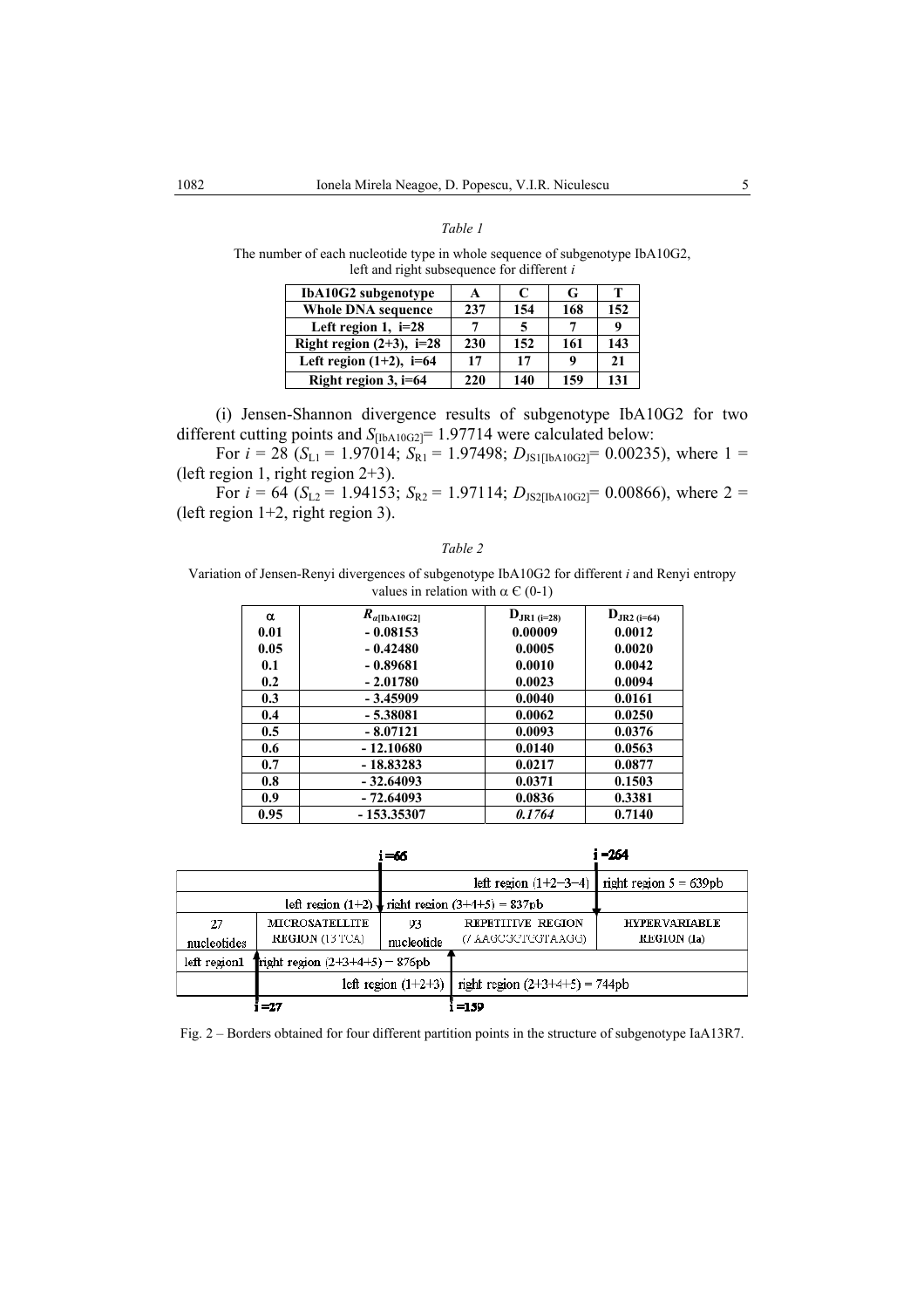(ii) Jensen-Renyi divergence results (Table 2) were computed for two different cutting points of subgenotype IbA10G2 and different  $\alpha$  values.

#### *Table 3*

The numbers of each nucleotide type in whole sequence of subgenotype IaA13R7, left and right subsequences for different *i*

| IaA13R7 subgenotype                | A   |     | G   | T   |
|------------------------------------|-----|-----|-----|-----|
| Whole DNA sequence                 | 300 | 168 | 240 | 195 |
| Left region 1, where $i=27$        | 6   | 3   | 9   | 9   |
| Right region $(2+3+4+5)$ , i=27    | 294 | 165 | 231 | 186 |
| Left region $(1+2)$ , where $i=66$ | 19  | 16  | 9   | 22  |
| Right region $(3+4+5)$ , i=66      | 281 | 152 | 231 | 173 |
| Left region $(1+2+3)$ , $i=159$    | 56  | 36  | 36  | 31  |
| Right region $(4+5)$ , i=159       | 244 | 232 | 204 | 164 |
| Left region $(1+2+3+4)$ , i=264    | 91  | 43  | 85  | 45  |
| Right region 5, where $i=264$      | 209 | 125 | 155 | 150 |

(i) Jensen-Shannon divergence results of subgenotype IaA13R7 for different cutting points and *S*<sub>[IaA13R7]</sub> = 1.96516 were calculated below:

For  $i = 27$  ( $S_{L1} = 1.89106$ ;  $S_{R1} = 1.96407$ ;  $D_{JS1} = 0.00327$ ), where 1 = (left region 1, right region 2+3+4+5).

For  $i = 66$  ( $S_{L2} = 1.93307$ ;  $S_{R2} = 1.95830$ ;  $D_{JS2} = 0.00870$ ), where  $2 =$  (left region  $1+2$ , right region  $3+4+5$ )

For  $i = 159$  ( $S_{L3} = 1.96051$ ;  $S_{R3} = 1.96285$ ;  $D_{J33} = 0.00272$ ), where 3 = (left region  $1+2+3$ , right region  $4+5$ ).

For  $i = 264$  ( $S_{L4} = 1.91761$ ;  $S_{R4} = 1.97432$ ;  $D_{J54} = 0.00742$ ), where  $4 =$  (left region  $1+2+3+4$ , right region 5).

#### *Table 4*

Variation of Jensen-Renyi divergences subgenotype IaA13R7 for four different *i* and Renyi entropy values in relation with  $\alpha \in (0-1)$ 

| α    | $R_{\text{[IaA13R7]}}$ | $D_{JR1 (i=27)}$ | ${\bf D}_{\rm JR2\ (i=66)}$ | ${\bf D}_{\rm JR3\,(i=159)}$ | $D_{JR4 (i=264)}$ |
|------|------------------------|------------------|-----------------------------|------------------------------|-------------------|
| 0.01 | $-0.08221$             | 0.0001           | 0.0004                      | 0.0001                       | 0.0003            |
| 0.05 | $-0.42837$             | 0.0007           | 0.0020                      | 0.0006                       | 0.0016            |
| 0.1  | $-0.90433$             | 0.0016           | 0.0043                      | 0.0014                       | 0.0036            |
| 0.2  | $-2.03475$             | 0.0036           | 0.0096                      | 0.0030                       | 0.0081            |
| 0.3  | $-3.48813$             | 0.0061           | 0.0164                      | 0.0052                       | 0.0140            |
| 0.4  | $-5.42598$             | 0.0095           | 0.0256                      | 0.0082                       | 0.0215            |
| 0.5  | $-8.13897$             | 0.0143           | 0.0383                      | 0.0123                       | 0.0323            |
| 0.6  | $-12.20846$            | 0.0214           | 0.0575                      | 0.0184                       | 0.0484            |
| 0.7  | - 18.99093             | 0.0333           | 0.0894                      | 0.0287                       | 0.0753            |
| 0.8  | $-32.55589$            | 0.0571           | 0.1533                      | 0.0492                       | 0.1291            |
| 0.9  | $-73.25075$            | 0.1284           | 0.3450                      | 0.1108                       | 0.2906            |
| 0.95 | $-154.64046$           | 0.2710           | 0.7283                      | 0.2339                       | 0.6134            |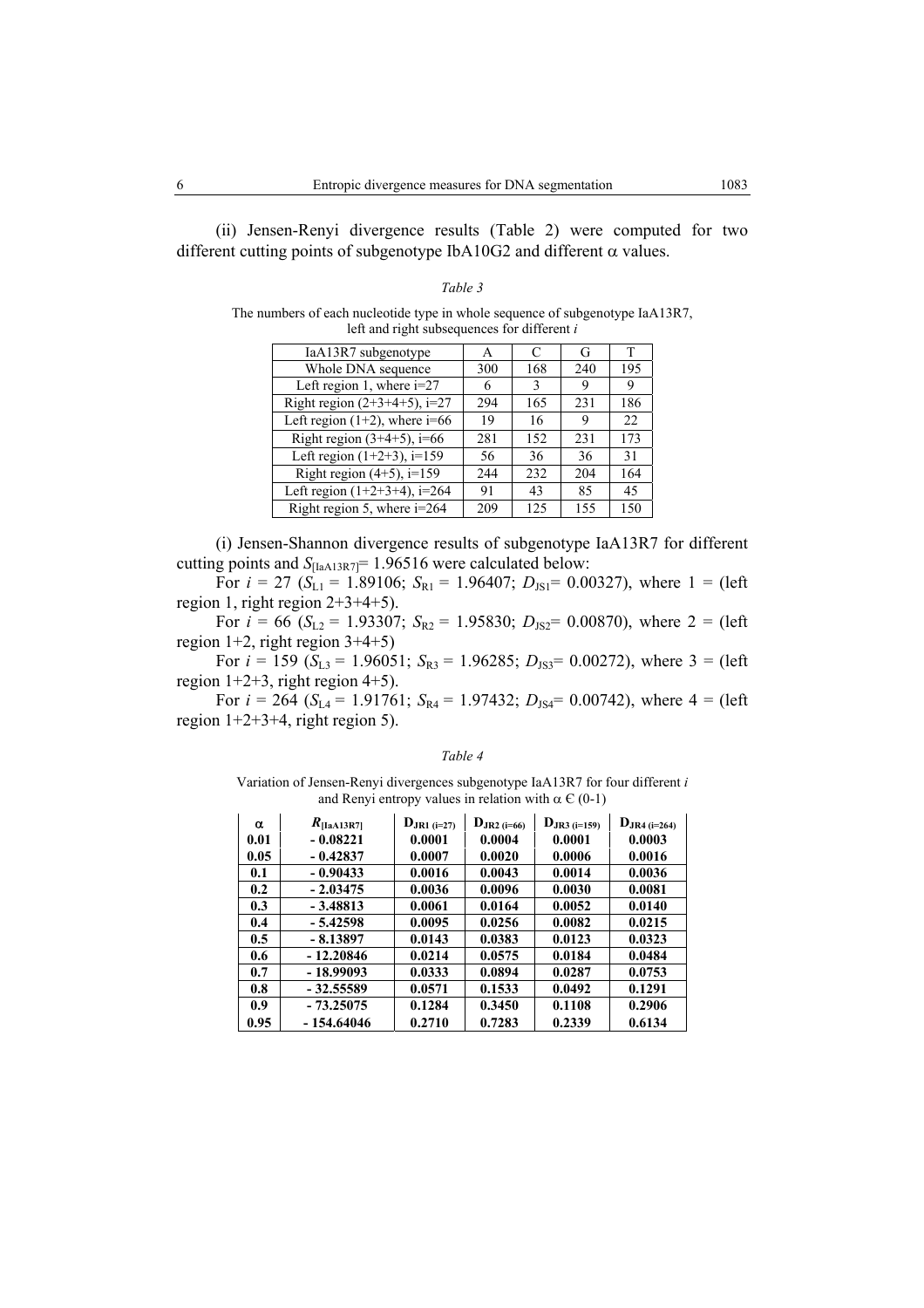(ii) Jensen-Renyi divergence results (Table 4) (obtained by joining DNA regions: 1 and  $2 +3+4+5$  /  $1+2$  and  $3+4+5$  /  $1+2+3$  and  $4+5$  /  $1+2+3+4$  and 5) were computed to four different cutting points of subgenotype IaA13R7 and different  $\alpha$ values.

3. The subsequences obtained by partition of Reference 2 DNA sequence (length 803bp) with allele family IIa (IIaA17G1R1 subgenotype), are shown in Fig. 3 and Table 5. The cuts obtained for  $i = 15$  are distance from left border  $=$ 15bp and distance from right border = 788bp; for *i* = 69 (distance from left border  $= 69bp$  and distance from right border  $= 735bp$ ; for  $i = 75$  (distance from left border = 75bp and distance from right border = 728bp).

|                   |                                                 | i =69                                               |                                                    |
|-------------------|-------------------------------------------------|-----------------------------------------------------|----------------------------------------------------|
|                   |                                                 | left region $(1+2)$ , right region $(3+4) = 734$ pb |                                                    |
| 15<br>nucleotides | <b>MICROSATELLITE</b><br>REGION (17 TCA, 1 TCG) | <b>REPETITIVE REGION</b><br>(1 ACATCA)              | HYPERVARIARLE REGION<br>$( \mathbf{I} \mathbf{a})$ |
| left region 1     | right region $(2+3+4) = 788$ pb                 |                                                     |                                                    |
|                   |                                                 |                                                     | left region $(1+2+3)$ right region $4 = 728pb$     |
|                   | $-15$                                           |                                                     | -75                                                |

Fig. 3 – Borders obtained for three different partition points in the structure of subgenotype IIaA17G1R1

(i) Jensen-Shannon divergence results of subgenotype IIaA17G1R1 for different cutting points and *S*<sub>[IaA13R7]</sub>= 1.98429 were calculated below:

For  $i = 15$  ( $S_{L1} = 1.78194$ ;  $S_{R1} = 1.98203$ ;  $D_{JS1} = 0.00600$ ), where  $1 =$  (left region 1, right region 2+3+4).

For  $i = 69$  ( $S_{L2} = 1.89127$ ;  $S_{R2} = 1.98141$ ;  $D_{J52} = 0.01063$ ), where  $2 =$  (left region  $1+2$ , right region  $3+4$ ).

For  $i = 75$  ( $S_{L3} = 1.88254$ ;  $S_{R3} = 1.98194$ ;  $D_{J53} = 0.01164$ ), where 3 = (left region  $1+2+3$ , right region 4).

### *Table 5*

The numbers of each nucleotide type in whole sequence of subgenotype IIaA17G1R1, left and right subsequences for different *i*

| <b>HaA17G1R1</b> subgenotype       | A   | C   | G   | т   |
|------------------------------------|-----|-----|-----|-----|
| <b>Whole DNA sequence</b>          | 253 | 180 | 181 | 189 |
| Left region 1, where $i=15$        |     | 3   | 6   |     |
| Right region $(2+3+4)$ , i=15      | 252 | 177 | 175 | 184 |
| Left region $(1+2)$ , where $i=69$ | 18  | 21  | 7   | 23  |
| Right region $(3+4)$ , i=69        | 285 | 159 | 174 | 166 |
| Left region $(1+2+3)$ , i=75       | 21  | 23  | 7   | 24  |
| Right region $(4+5)$ , i=75        | 232 | 157 | 174 | 165 |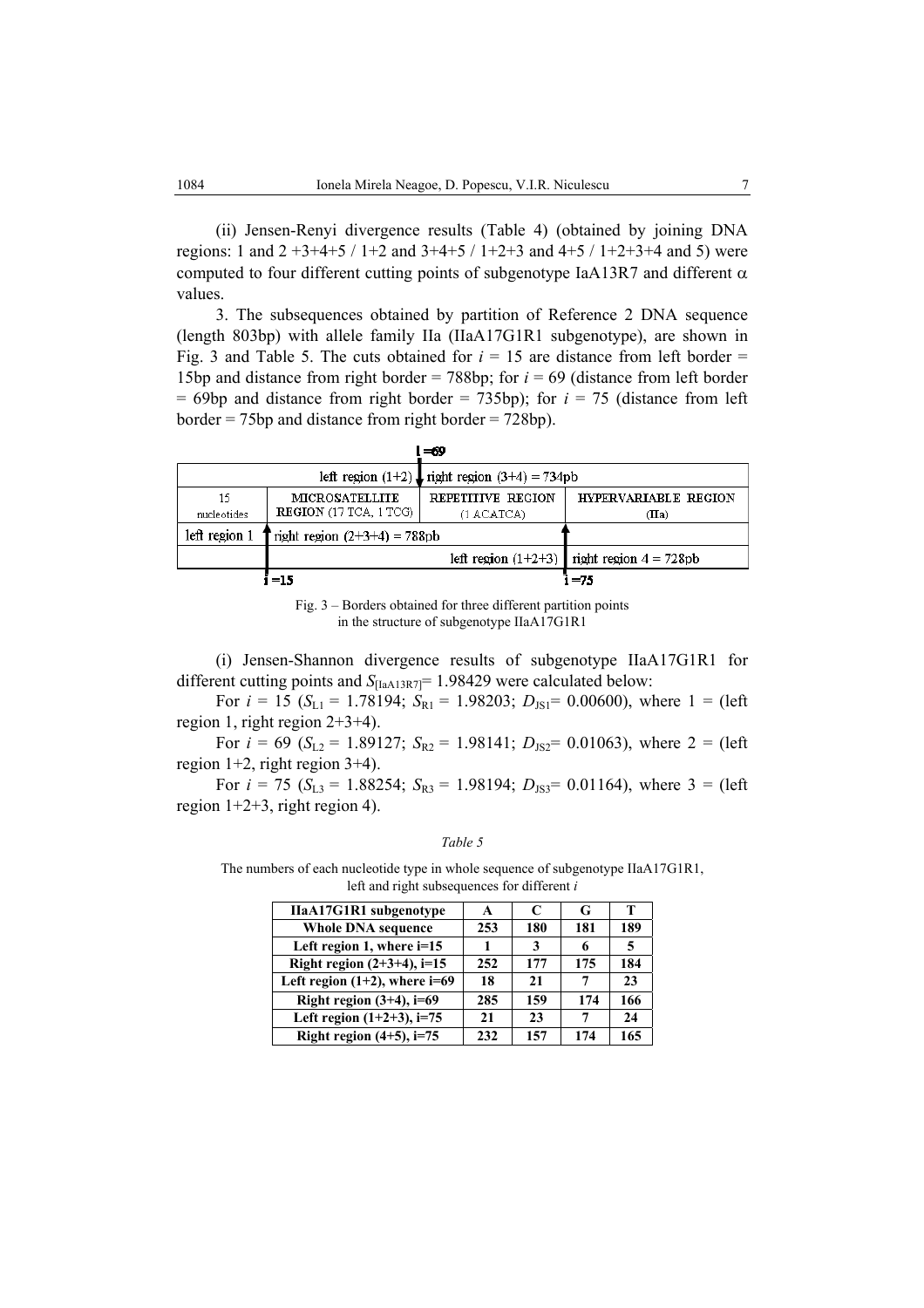|                     | and Renyi entropy values in relation with $\alpha \in (0-1)$ |                                              |                               |                  |
|---------------------|--------------------------------------------------------------|----------------------------------------------|-------------------------------|------------------|
| α                   | $R_{\text{[IIaA17G1R1]}}$                                    | ${\bf D}_{JRI (i=15)}$                       | ${\bf D}_{\text{JR2 (i=69)}}$ | $D_{JR3 (i=75)}$ |
| 0.01                | $-0.08142$                                                   | 0.0003                                       | 0.00052                       | 0.0021           |
| 0.05                | $-0.42422$                                                   | 0.0015                                       | 0.00271                       | 0.0110           |
| 0.1                 | $-0.89557$                                                   | 0.0031                                       | 0.00572                       | 0.0231           |
| 0.2                 | $-2.01502$                                                   | 0.0071                                       | 0.01286                       | 0.0521           |
| 0.3                 | $-3.45432$                                                   | 0.0122                                       | 0.02205                       | 0.0893           |
| 0.4                 | $-5.37339$                                                   | 0.0190                                       | 0.03429                       | 0.1390           |
| 0.5                 | $-8.06009$                                                   | 0.0284                                       | 0.05144                       | 0.2084           |
| 0.6                 | $-12.09013$                                                  | 0.0426                                       | 0.07716                       | 0.3127           |
| 0.7                 | $-18.80688$                                                  | 0.0662                                       | 0.12003                       | 0.4864           |
| 0.8                 | $-32.940359$                                                 | 0.1136                                       | 0.20576                       | 0.8340           |
| 0.9                 | $-72.54081$                                                  | 0.2556                                       | 0.46295                       | 1.8761           |
| 0.95                | $-153.14170$                                                 | 0.5340                                       | 0.97735                       | 3.9607           |
|                     |                                                              |                                              |                               |                  |
| 0.8                 |                                                              | 4.5                                          |                               |                  |
| 0.7                 | <b>IaA13R7</b>                                               | 4                                            | <b>HaA17G1R1</b>              |                  |
| 0.6                 | $-DJRI$ ( $i=27$ )                                           | 3.5                                          | $-DR1$ ( $i=15$ )             |                  |
|                     | $-DIR2$ (i=66)                                               | ٩                                            | DJR2 (i=69)                   |                  |
| 0.5                 | $\triangle$ · DJR3 (i=159)                                   |                                              | $-DR3$ ( $i=75$ )             |                  |
| $\frac{4}{5}$ 0.4   | $ \#$ - DJR4 (i=264)                                         | $\begin{array}{c} 2.5 \\ 8 \\ 2 \end{array}$ |                               |                  |
| 0.3                 |                                                              | 1.5                                          |                               |                  |
| 0.2                 |                                                              | ı                                            |                               |                  |
| 0.1                 |                                                              | 0,5                                          |                               |                  |
|                     |                                                              | $\blacksquare$<br>$\bullet$                  |                               | Ь                |
| 0 <sub>0</sub><br>0 | 0.5                                                          | 0<br>$\mathbf{1}$                            | 0.5                           | 1                |
|                     | a.                                                           |                                              | α                             |                  |
|                     |                                                              |                                              |                               |                  |
|                     | 0.8<br><b>IbA10G2</b>                                        |                                              |                               |                  |
|                     | 0.7                                                          | $-DIR1(i=28)$                                |                               |                  |
|                     | 0.6                                                          | $-D$ JR <sub>2</sub> ( $i=64$ )              |                               |                  |
|                     | 0.5                                                          |                                              |                               |                  |
|                     | $\frac{1}{2}$ <sup>0.5</sup>                                 |                                              |                               |                  |
|                     | 0.3                                                          |                                              |                               |                  |
|                     | 0.2                                                          |                                              |                               |                  |
|                     | 0.1                                                          |                                              | Ċ                             |                  |
|                     | o<br>٥                                                       | 0.5                                          | ı                             |                  |
|                     |                                                              |                                              |                               |                  |

Variation of Jensen-Renyi divergences subgenotype IIaA17G1R1 for three different *i* and Renyi entropy values in relation with  $\alpha \in (0,1)$ 

*Table 6* 

Fig. 4 – Jensen-Renye divergences for different cutting positions for a DNA sequence *versus* α values: **a)** the maximum values for divergence in the Reference1 DNA sequence of *C. hominis* is detected to  $D_{\text{JR2}}$  ( $i=66$ ), respectively between DNA subsequence containing microsatellite region (1+2) and subsequence that includes the repetitive R and hypervariable regions the  $(3+4+5)$ ; **b**) the maximum values for divergence in the Reference 2 of *C. parvum* is detected to  $D_{\text{JR3}}$  ( $i=69$ ), respectively between DNA subsequence that includes microsatellite region and repetitive region  $\overline{R}$  (1+2+3) and subsequence that containing only the hypervariable regions the (4); **c)** the maximum values for divergence in the Sample DNA sequence of *C. hominis* is detected to  $D_{JR2}$  ( $i=64$ ), respectively between DNA subsequence that includes microsatellite region (1+2) and subsequence that containing only the hypervariable regions the (3).

 $\alpha$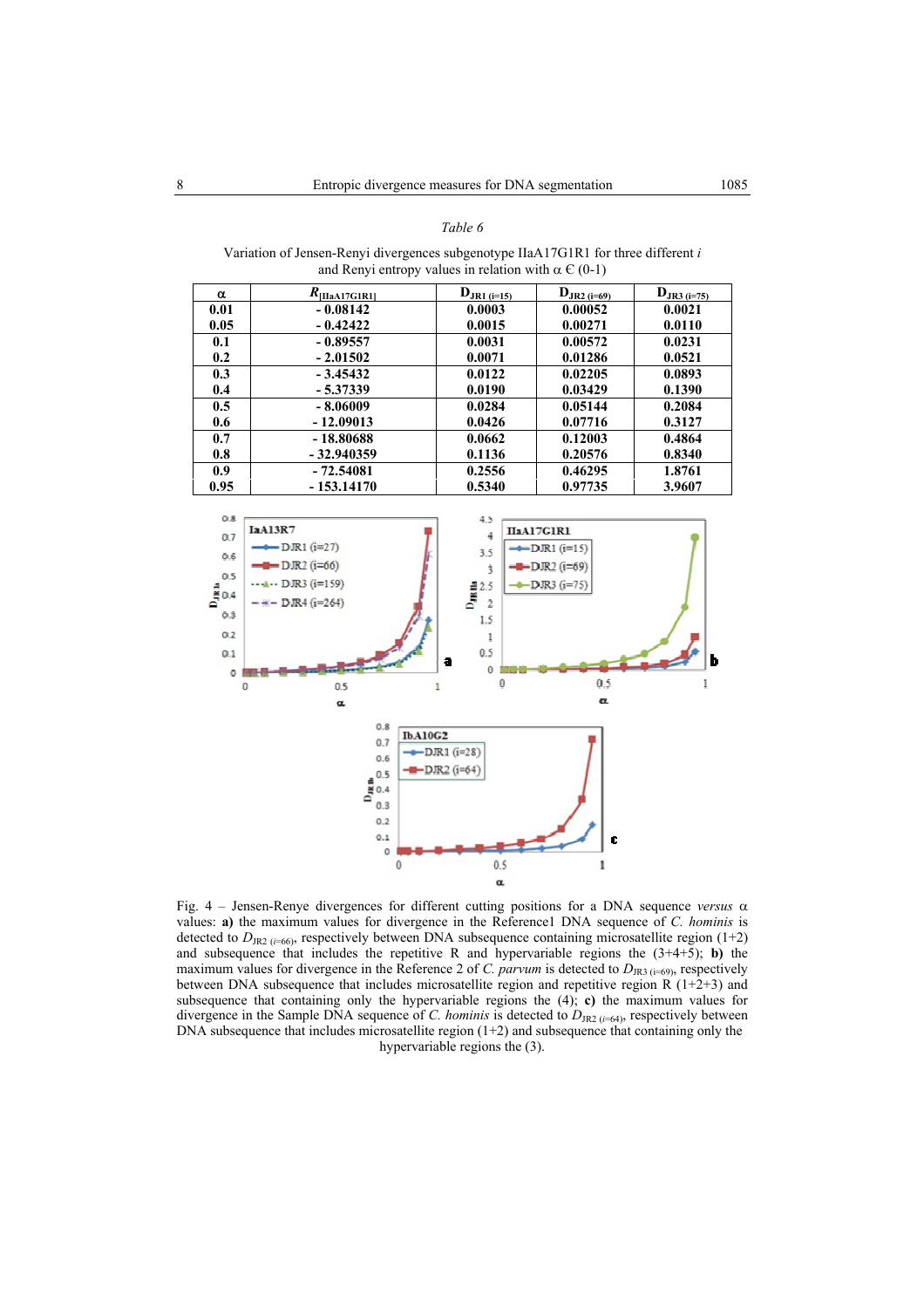(ii) Jensen-Renyi divergence results (Table 5) (obtained by joining DNA regions: 1 and  $2+3+4$  /  $1+2$  and  $3+4$  /  $1+2+3$  and  $4$  /  $1+2+3$  and 4) were computed to three different cutting points of subgenotype IIaA17G1R1 and different  $\alpha$ values.

For visualizing the predicted borders with the highest value of divergence obtained by applying DNA segmentation method, we plotted Jensen-Renyi divergences corresponding to different *i* in relation to  $\alpha$  adjusted from 0 to 1. As you may see in Fig. 4, Jensen-Renyi the divergences values calculated for all subsequences of each analyzed subgenotypes increases linearly with values of  $\alpha$ . On the other side, the segmentation method based on Jensen-Renyi divergence confirms results obtained by Jensen-Shannon divergence for all three subtypes analyzed.

Using DNA segmentation methods based on Jensen-Shannon and Jensen-Renyi divergences proved efficient and accurate to underline the borders of the highest different and variable regions of the gp60 gene: microsatellite region and hypervariable region, respectively. Detection of borders predicted by these methods confirmed the variability of known polymorphic regions

### **6. CONCLUSIONS**

This preliminary report present two segmentation methods based on JS and JR divergences for characterization and quantification of known variable regions from DNA sequences of three gp60 gene subgenotypes belong to two different species of *Cryptosporidium*. For all three *Cryptosporidium* subgenotypes analyzed, the DNA segmentation methods raised the accuracy of finding the borders between the highest known variable regions of *Cryptosporidium* gp60 gene. Although these algorithms are widely used especially in finding coding regions of DNA sequences, they could be used also to determine regions with high genetic variability in the coding gene gp60 from the genome of *Cryptosporidium* species investigated. On the other hand these DNA segmentation methods were an effective alternative to highlight the compositional heterogeneity of DNA sequence analyzed especially in the microsatellite region of gp60 gene.

### **REFERENCES**

- 1. D. Nicorici, J. Astola, *Divergence measures for DNA segmentation*, ftp://ftp.dec.com/pub/ toomany/paper31.pdf.
- 2. G. Benson, Bioinformatics, **18**, Suppl.2, S44–S53 (2002).
- 3. W.Li, Phys. Rev. E., **86**, *25*, 5815–5818 (2001).
- 4. R.K. Azad et al., Phys. Rev. E., **66**, 031913 (2002)
- 5. W. Li et al., Computers and Chemistry, **26**, *5*, 491–510 (2002).